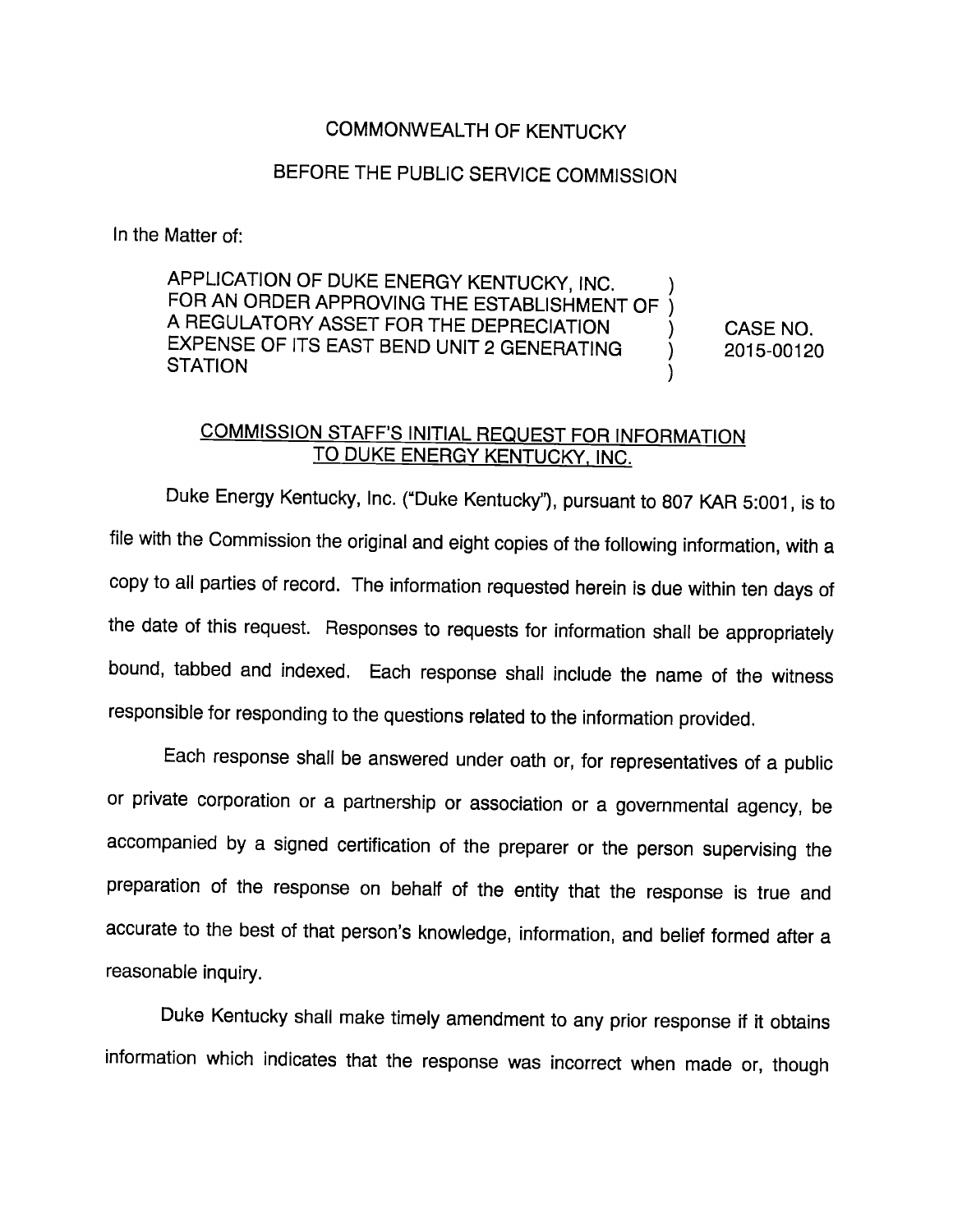correct when made, is now incorrect in any materiai respect. For any request to which Duke Kentucky faiis or refuses to furnish all or part of the requested information, it shall provide a written explanation of the specific grounds for its failure to completely and precisely respond.

Careful attention shall be given to copied material to ensure that it is legible. When the requested information has been previously provided in this proceeding in the requested format, reference may be made to the specific location of that information in responding to this request. When filing a document containing personal information. Duke Kentucky shall, in accordance with 807 KAR 5:001, Section 4(10), encrypt or redact the document so that personal information cannot be read.

1. Refer to Duke Kentucky's application, the last sentence of paragraph 6, and paragraphs 7 and 8.

a. Provide the depreciation rate currently applied to Duke Kentucky's original share of the East Bend Unit 2 Generating Station ("East Bend").

b. The last sentence in paragraph 6 refers to the expectation that the Federal Energy Regulatory Commission ("FERC") will require the depreciation rate referenced in Item 1.a. of this request to be applied to the \$214 million original plant cost of the recently acquired interest in East Bend, not to the \$12.4 million net purchase price. However, the discussion in paragraphs 7 and 8 appears to focus on the application of the referenced depreciation rate to the net purchase price. Clarify whether it is Duke Kentucky's expectation and/or concern that FERC's policy would require the depreciation rate in question to be applied to the \$214 million or to the \$12.4 million.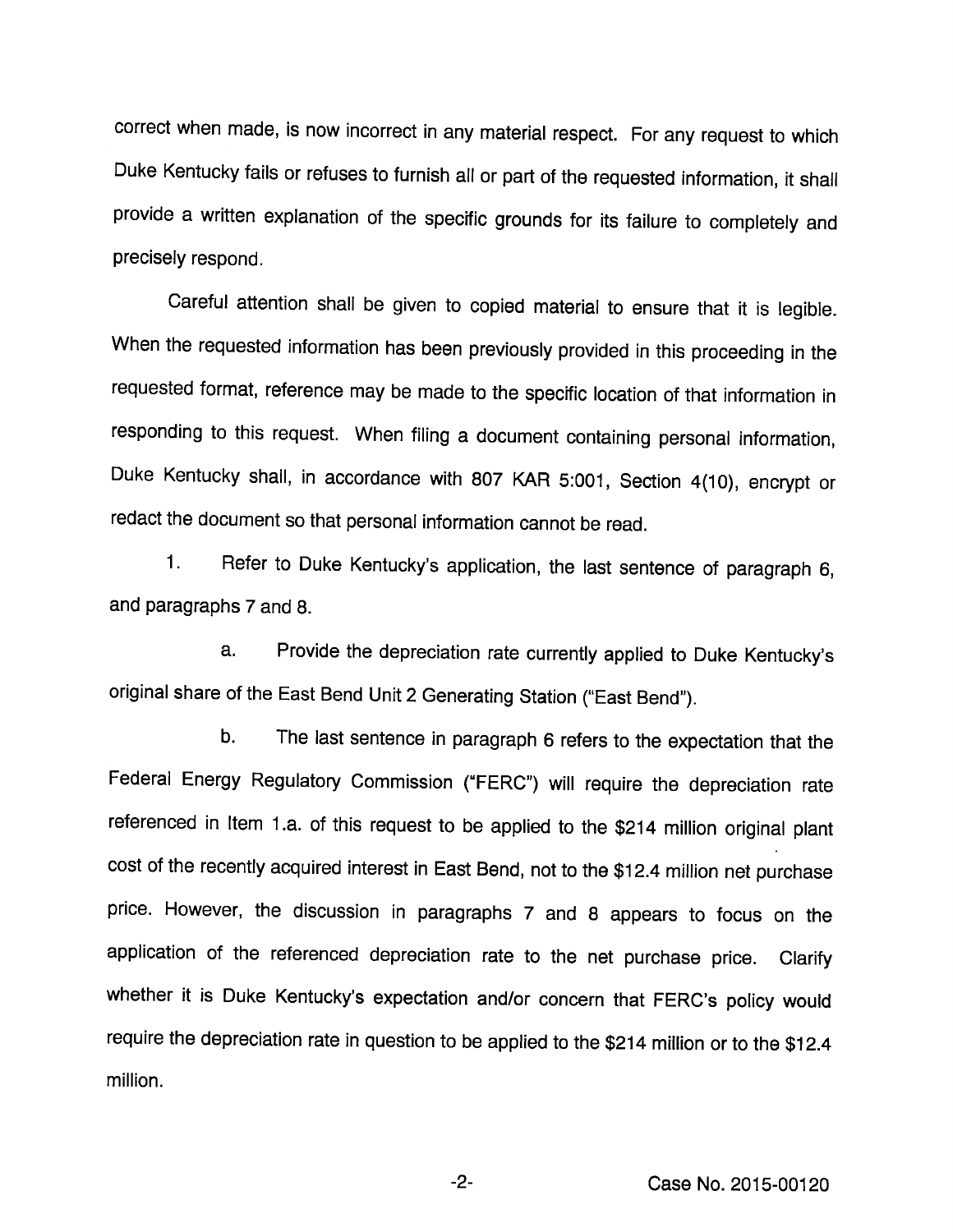2. Refer to Duke Kentucky's application, paragraphs 7 and 8. Duke Kentucky states that it had intended to use \$222,000 as the annual depreciation expense to depreciate the investment cost of \$12.4 million over East Bend's expected remaining useful life of 27 years. Duke Kentucky states that the \$222,000 results from applying the depreciation rate to the net purchase price of the East Bend interest and corresponds to the expected period in which East Bend will be used and useful. Multiplying 27 years by \$222,000 calculates to \$5,994,000. Explain how an annual depreciation expense of \$222,000 would have depreciated the entire \$12.4 million over 27 years.

3. Provide the journal entries to be made each year by Duke Kentucky under the proposal in its application.

 $D$ erouen ecutive Director Public Service Commission  $P.\Phi$ . Box 615 Frankfort, KY 40602

APR 3 0 2015

cc: Parties of Record

DATED